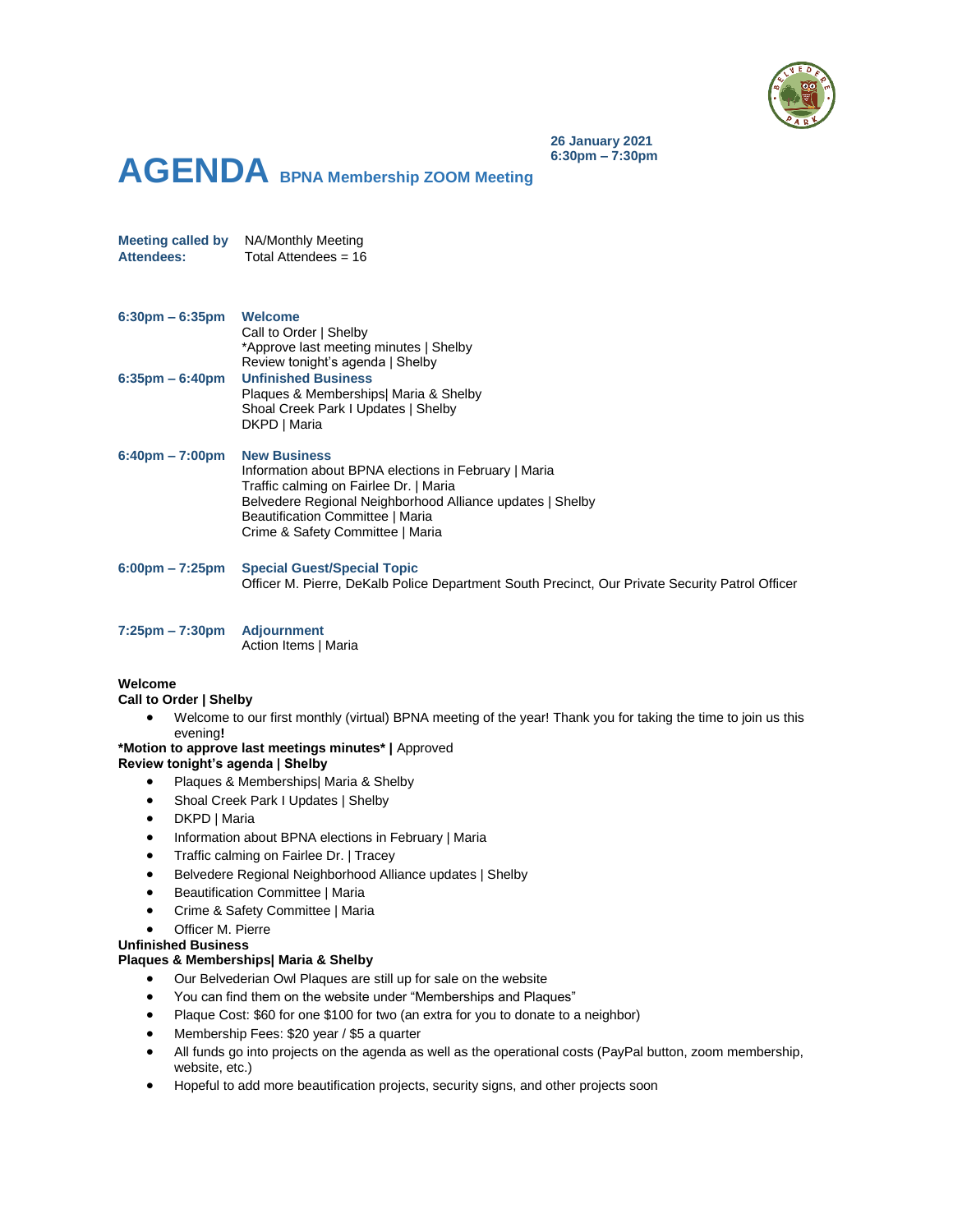

 We did send out an end of year letter to members and subscribers with 2020 accomplishments and projects in progress

## **Dekalb Police Department | Maria**

- Maria has been following-up with Special Investigations Unit on "Citgone" and asked about specific strategies to address the business and not just the people known to loiter
- They advised, that isn't what they do. They handle burglaries and other investigations versus business operations
- When Maria suggested specific multi-agency strategies to address the Citgone, they provided several resources and contacts for us to connect with
- We are now seeking interested neighbors to work on this issue and encourage collaborations amongst the agencies that can help. Please contact Maria if interested: 678.973.4393 24mangoes@gmail.com
- If we have any information about burglaries and thefts, please continue to pass it along to the Special Investigations Unit because it is incredibly helpful and something the rely on

## Continue to call in and report any and all crimes

## **Shoal Creek Park I Updates | Shelby**

- We are still in the process of gathering a community around Shoal Creek Park 1
- There will be a meeting next week, Feb 4th, 6:00pm 7:00pm
- You can join the group: Friends of Shoal Creek Park 1 on NextDoor, all the links and further details are listed
- Major goal of having a stronger presence at Park Pride to achieve funding for the projects and master plan
- Hoping to have the opportunity to be a part of the Visioning Project by Park Pride that, if selected, we will create and complete a master plan for our park. We are very excited to pursue this opportunity in 2021!

# **New Business**

## **Information about BPNA elections in February | Maria**

- Elections are held annually in order to fill vacancies on the Board of Directors
- Minimum of 3 members (President / Secretary / Treasurer) and a maximum of 10 (VP + non-Officer members)
- Officers (President, VP, Secretary, Treasurer) are chosen by Board members
- This will be the first formal election of the BPNA Board
- Originally the BPNA began as very small group in order to get the patrol going and MR took on a lot of that responsibility
- MR is stepping down as our fearless President but hopes to remain on the Board Thank you so much Maria!!
- We can have up to 10 people on the Board so please apply!
- You do have to be a member in order to vote (sign up on the website)
- Attend quarterly board meetings and monthly general meetings
- Terms are 2 years long, with a maximum of two terms
- If you would like to chair a Committee (Crime & Safety, Beautification, Fundraising, or Social Events) you must be on the Board
- Some committees have more authority than others, the hierarchy is detailed in our Bylaws
- The BPNA Bylaws are located on our website and can be accessed at any time for further details
- We are excited for our first official and formal Board, whom will be voted in next month
- Once Board members are elected, they will meet and assign the Officer positions. To clarify, the elections are just to elect a neighbor as a Board member (up to 10 members), formal positions are assigned at a later date by those elected to the Board
- February meeting date Tuesday, February 23, 2021 6:30pm 7:30pm
- We have a Leadership Interest form that must be filled out in order to be eligible in February (Interested parties have until next meeting, 2/23, to fill it out) they will then introduce themselves during the February meeting, after the meeting an email will be sent out to all members (only members can vote) with a poll, the poll will be open for 3 days (72 hours) to elect who will be on the Board

## **Traffic calming on Fairlee Dr. | Maria**

- Tracey and Mike have been going through the initial stages to get speed bumps on Fairlee Dr.
- Signatures were received on the required streets (Carter, Fairlee & Melanie)
- The signature requirement was met, so we passed the first phase, and are now we are onto the next step

They will be putting out devices and will do studies to see if we are able to proceed onto the next phase

## **Belvedere Regional Neighborhood Alliance updates | Shelby**

- Recently formed a Belvedere Area Alliance (White Oak Hills, Midway Woods, Belvedere) we worked with them on the Thomas/Conway Townhomes and wanted to further the relationship
- We had a great first meeting that included introductions and discussions of challenges and goals
- Meeting tomorrow on gentrification and how our communities are dealing with these challenges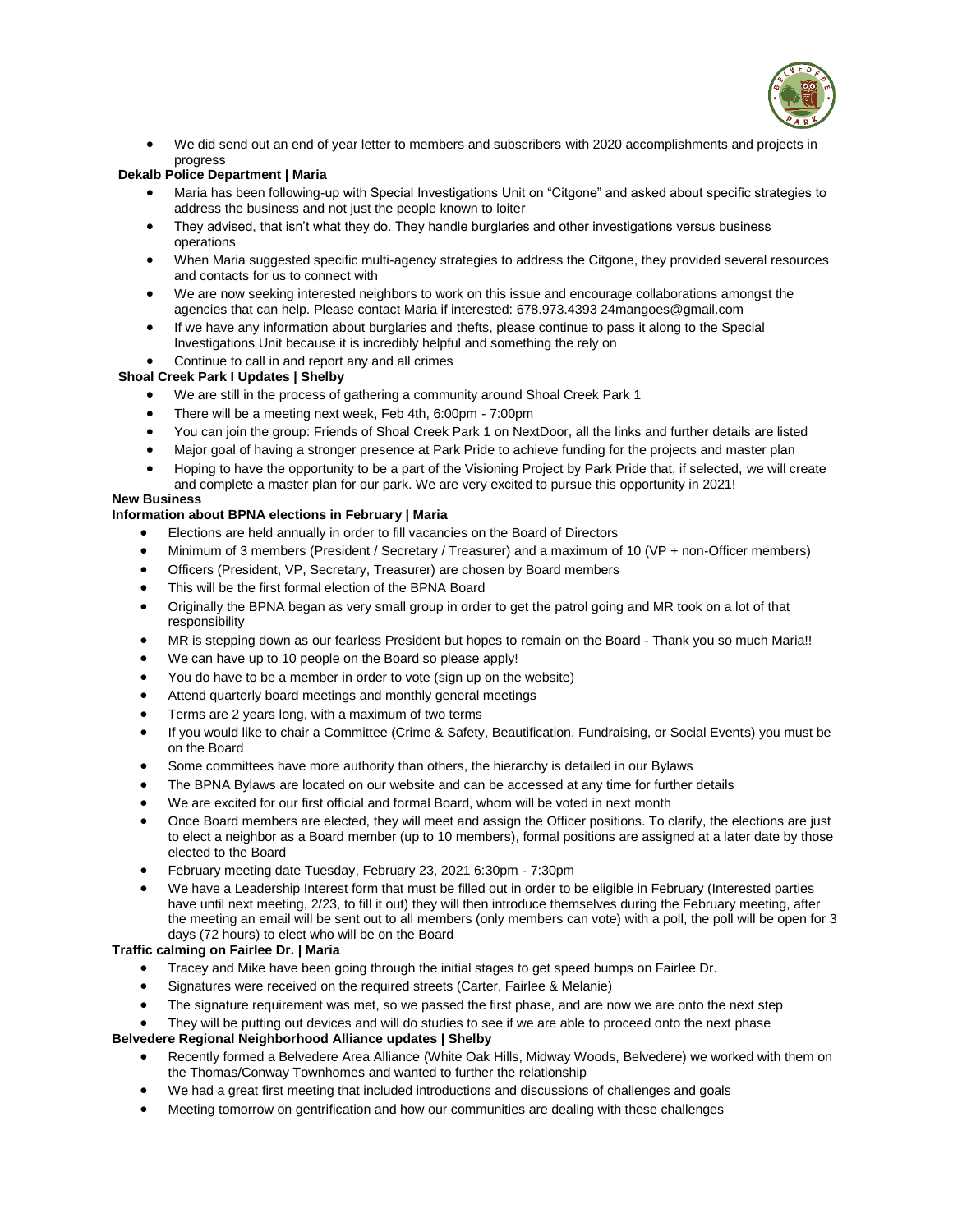

Synergy and general neighborhood updates will also be on future agendas

#### **Beautification Committee | Maria**

- Mural on the wall on Rupert St. (owners are on board with the idea with approval of the final design renting is going well, one open unit and still trying to get people in the others - estimating \$900 for a 1/1)
- This is one of the main projects for the Beautification Committee
- They are currently getting quotes from local artists
- We would work as a community with the muralist to paint but the muralist will do the harder design elements as well as put in some of the work in order to keep it a community initiative
- Continuing Bi weekly clean ups, next one is this Saturday at 9:30am meeting at our beloved "Trasher" Island
- We provide grabbers, gloves, and bags
- Mask and Social Distancing Required. Thank you for your understanding and cooperation.

#### **Crime & Safety Committee | Maria**

- Security Yard Signs are the Crime & Safety Committee Initiative
- Currently trying to get funding to purchase (little) security yard signs for neighbors
	- o Vicky is part of Towers Action Group through Dekalb County Sustainable Neighborhood Initiative (DSNI), managed by the Department of Human and Community Development and is assisting
	- o They fund groups based around the High School Districts (i.e. Towers High School District
	- They have submitted the required (3) quotes so hopefully we will begin next steps in the coming year

#### **Guest Speaker | Officer M. Pierre**

Officer M. Pierre, DeKalb Police Department South Precinct, Our Private Security Patrol Officer

- Officer Pierre checks in with us to see if anything needs to be approached and he monitors NextDoor for intel. He is an officer with the South Precinct and Neighborhood Enforcement Team. He has been an awesome private security patrol officer, very dedicated and committed.
- He usually has on "California Blues" and vehicle lights on display as he patrols the neighborhood to be highly visible. This lets people know that there is an officer in the area
- Daily focus on our problem spots "Citgone" and the parks in order to issue citations and clear the area o City ordinance states that you can't be in the park after dark, allows him to issue citations
- Maintains high visibility and works with following-up and making citizen contact in order to make introductions and get to know us better
- Contact Maria or Wayne or upload information into the NextDoor app, all are great ways to approach
- Contact directly via County email[: MKPierre@dekalbcountyga.gov](mailto:MKPierre@dekalbcountyga.gov)
- You can always call 911 for an emergency and use NextDoor, his county email or contact Wayne or Maria and let them know any tips/info
- New Community Policing Unit strategy:
	- o Have more proactive approach and know the neighbors and frequent visitors to the area
	- o Keep up frequent communication with neighbors to handle the citations for loitering and/or park activity
- Activity behind "Citgone" is being monitored and continuously checked up on
- Major gunfire the other night reported within the South Precinct but no specific details available at this time
- Always give all details and report any and all crimes, sometimes it's the small things that end up being incredibly helpful
- People are starting fires in the "Citgone" parking lot, currently no problems arising from that, but it is being monitored and citations are being issued but when it comes to general loitering it comes down to working with the business owners. The issue is being addressed but things aren't always easily handled in the courts
- Attempting to make contact and relationships with unhoused neighbors in order to get them the help they want
- No new neighborhood developments to currently report
- **Complaints aren't going unheard and nothing is too minor to report so keep on posting and calling**
- Private Patrol is very similar to daily work but will ask for additional units if working privately in order to have additional support

**Action Items | Maria**

- Incentive Membership & Security Patrol requires more discussion
- Fill out Leadership Interest Form by Feb 23, 2021
- Next Meeting: Feb 23, 2021